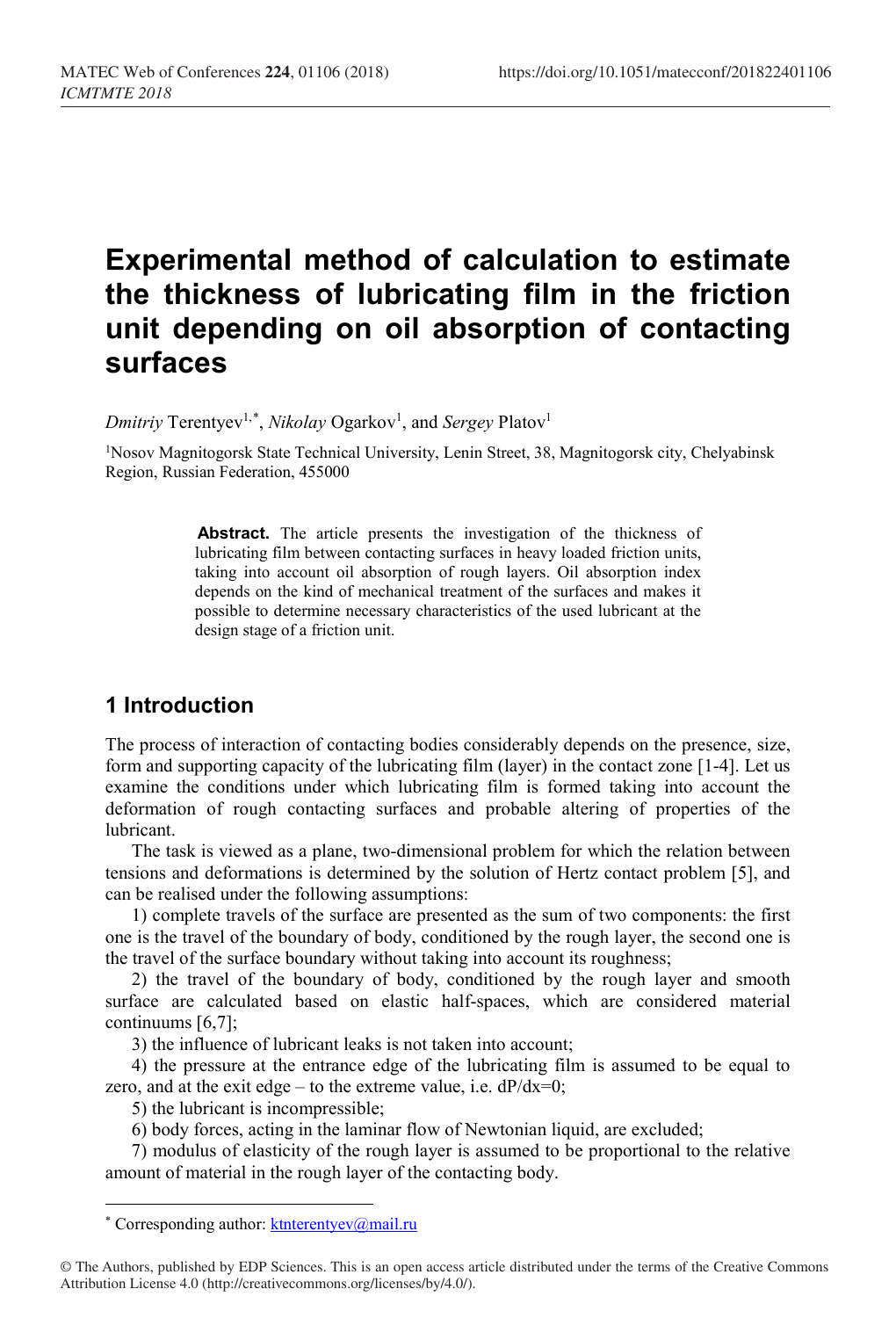#### **2 Methodology**

Under the above-mentioned assumptions the problem is reduced to the solution of Reynolds equation, the equation of dependence of the lubricant viscosity on the pressure and the equation of the thickness of lubricating film, in current coordinates on the surface.

The thickness of lubricating layer, taking into account the component, introduced by the rough layers of contacting surfaces, is calculated according to the dependence:

$$
h_0 = h(x) (1 + m' + m''), \tag{1}
$$

where  $m'$  u  $m''$  – oil absorption of contacting rough layers;

 $h(x)$  – the current value of the thickness of lubricating layer, conditioned by smooth surface.

The relative volume of cavities between protuberances of microrelief of the surface layer, characterizing parameter *m* is determined by the correlation:

$$
m = \left(\frac{1}{b}\right)^{1/(v-1)} + \frac{1}{v+1} \left[1 - 2\left(\frac{1}{b}\right)^{1/(v-1)}\right],
$$
 (2)

where b and  $v$  – parameters of the supporting curve of the rough layer.

Surface profilogram measurement taken after grinding and polishing resulted in the following parameter values  $R_{\text{max}}$ ,  $b$ ,  $v$  and  $m$  (table). To provide a more concise data presentation for each type of treatment maximum parameter values for microgeometry of the rough layer are shown in the numerator, and minimum parameter values – in the denominator.

| Type of   | $R_{\text{max}}$ | b,      |         | m           |
|-----------|------------------|---------|---------|-------------|
| treatment | mcm              |         |         |             |
| Grinding  | 2,4/1,6          | 1,3/1,8 | 1,9/1,7 | 0,577/0,481 |
|           | 1,2/1,0          | 2,0/2,4 | 1,5/1,5 | 0,45/0,434  |
| Polishing | 2,4/1,9          | 2,5/2,9 | 1,6/1,6 | 0,434/0,423 |
|           | 1,2/1,1          | 3,5/3,7 | 1,5/1,5 | 0,416/0,414 |

**Table 1.** Parameter values for microgeometry and oil absorption of the rough layer in a drawing die.

While using the solution of Hertz contact problem, geometry of undeformed bodies can be substituted by the contact of an elastic half-space with an equivalent geometric figure. In this case a mandatory requirement is to preserve the same clearance in the direction of the principal normal of the contact and surface curvature in the area of the modelled field as in a real contact.

In this model equivalent moduli of elasticity of rough layers  $(E'_1)$  and smooth half-plane  $(E'_2)$  are determined by the following formulae

$$
E'_{1} = \frac{2E_{1}E_{2}(1-m')(1-m'')}{E_{1}(1-m')(1-\mu_{2}^{2})+E_{2}(1-m'')(1-\mu_{1}^{2})}
$$
(3)

$$
E_2' = \frac{2E_1E_2}{E_1(1-\mu_2^2) + E_2(1-\mu_1^2)}
$$
(4)

where  $E_{1,2}$  – moduli of elasticity of the contacting bodies,

 $\mu_1$  and  $\mu_2$  – Poisson's ratio of the materials of the contacting bodies.

The resultant equivalent modulus of elasticity E<sub>3</sub>, which determines the sum of elastic deformations of contacting surfaces, taking into account their rough layers, is: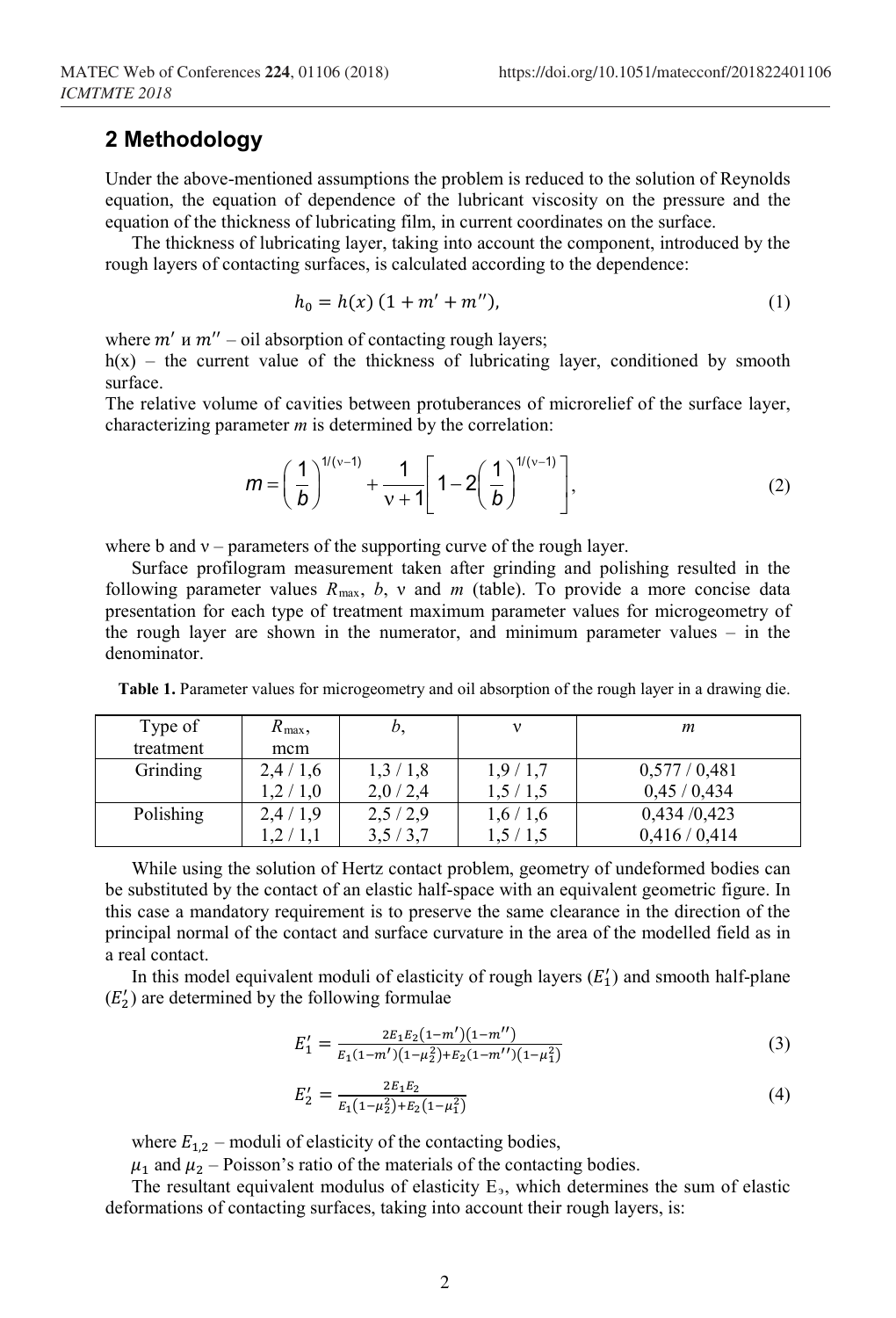$$
E_3 = \frac{2E_1'E_2'}{E_1'+E_2'}\tag{5}
$$

One of the assumptions in this problem is the equal deformation of the cylinder both in case of a dry contact and in case of introduction of a lubricant in the contact zone (Fig. 1).



**Fig. 1.** Contact geometry.  $a$  – surfaces without lubricant;  $b$  – surfaces with lubricant;  $1 - an$ undeformed cylinder; 2 – a deformed cylinder.

According to Hertz theory half of the contact width of a deformed cylinder is determined by the dependence:

$$
x_{\pm 1} = 2\sqrt{2WR/\pi E_3} \tag{6}
$$

 $0.111$ 

where  $R$  – the equivalent radius of curvature, determined by the correlation  $1/R=1/R_1+1/R_2$ .

Under the conditions of the slight temperature change and dependence of the viscosity of the lubricant η on pressure P as in  $\eta = \eta_0 e^{\alpha P}$  and taking into account Reynolds equation and the pressure at the border of Hertz joint  $(x_{+1})$ , the dependence for calculating the thickness of lubricating film for contacting bodies with rough surfaces was deduced:

$$
h_0 = 0.888 \cdot (1 + m' + m'') \cdot (\alpha \cdot \eta \cdot \nu)^{0.727} \cdot R^{0.364} \cdot \left(\frac{E_3}{W}\right)^{0.111} \tag{7}
$$

where  $\eta_0$  – viscosity at atmospheric pressure;

 $\alpha$  – pressure coefficient of viscosity;

υ – hydromechanical velocity, which creates hydromechanical pressure between contacting surfaces, and is determined by the velocity with which the surfaces move.

Then analytical calculations of the thickness of lubricating film in rolling bearings, used in friction units of machines and aggregates in metallurgical production, were made. As an example, in the figures below one can see dependences of the thickness of lubricating film, calculated according to well-known I.D. Ratner dependence (without taking into account oil absorption of contacting surfaces) and dependence (7), suggested by the authors.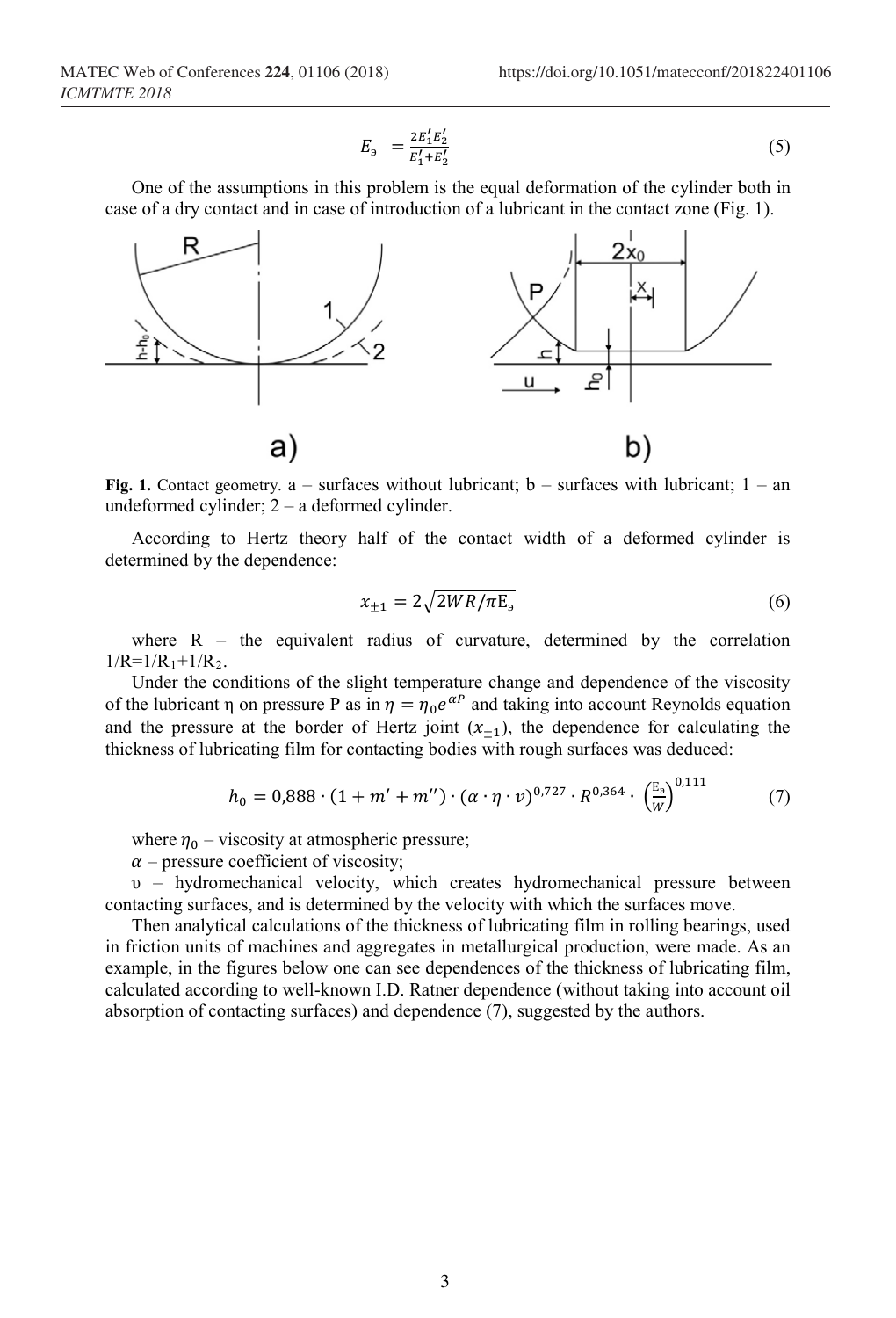

**Fig. 2.** Dependences of the thickness of lubricating film on oil absorption of contacting surfaces for lubricants with different viscosity grade



**Fig. 3.** Dependences of the thickness of lubricating film on pressure coefficient of viscosity for different oil absorption of contacting surfaces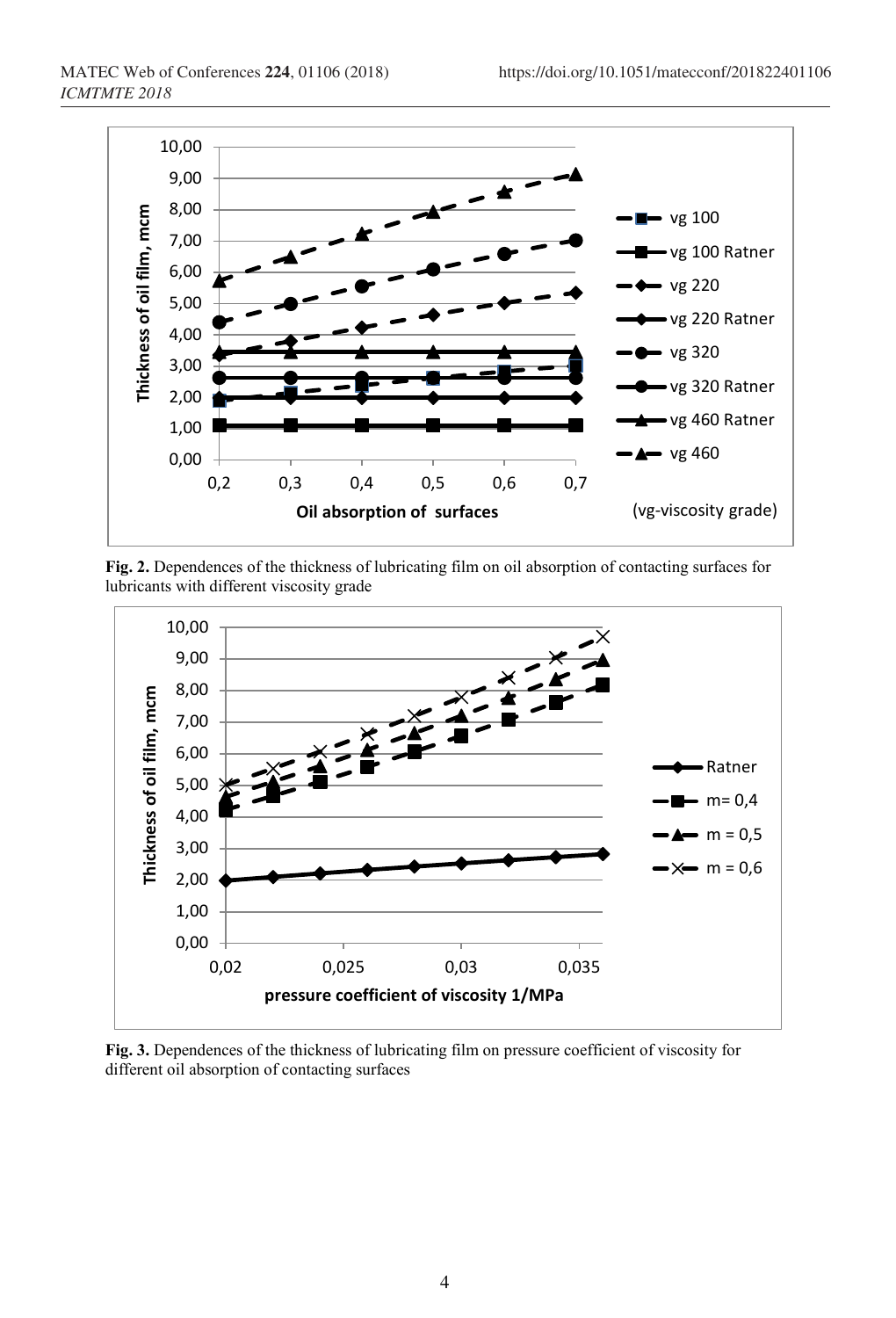

**Fig. 4.** Dependences of the thickness of lubricating film on rolling velocity for different oil absorption of contacting surfaces

# **3 Summary**

In order to check adequacy of the deduced dependence of the thickness of lubricating film experimental investigation was carried out on the friction machine. In the course of experiments an analytic method was used to calculate the thickness of lubricating film in the friction pair roller-roller. Three pairs of rollers were examined: after turning, grinding and polishing. It made it possible to model friction surfaces with different roughness and, therefore, oil absorption. Experiments were conducted with different rotational velocity of rollers and specific load. The obtained results demonstrate convergence of theoretical and experimental data at the level of 85-87 %.

Data analysis proves that the dependence, deduced by the author, makes it possible to calculate the thickness of lubricating film in friction units when surfaces contact each other with relative displacement, taking into account oil absorption of rough layers.

## **References**

- 1. A.V. Chichinadze, Je. M. Berliner, Je. D. Braun, *Friction, tear and wear and lubrication (tribology and tribo-engineering)*, Moscow, Mashinostroenie, 576 p. (2003)
- 2. D.V. Terentyev, S.I. Platov, Ju.V. Zhirkin, *Modelling of frictional operation conditions of bearing units in slab continuous casting machines to choose rational lubrication modes*, Chernye metally, No. **4 (976)**, pp. 11-14 (2013)
- 3. S.I. Platov, D.V. Terentyev, Ju.V. Zhirkin, *Research and development of regimes for lubrication bearing units in working rolls at hot rolling mill 2000*, Vestnik Magnitogorskogo gosudarstvennogo tehnicheskogo universiteta im. G.I. Nosova [Vestnik Nosov of Magnitogorsk State Technical University], No **2**, pp. 98-100 (2012)